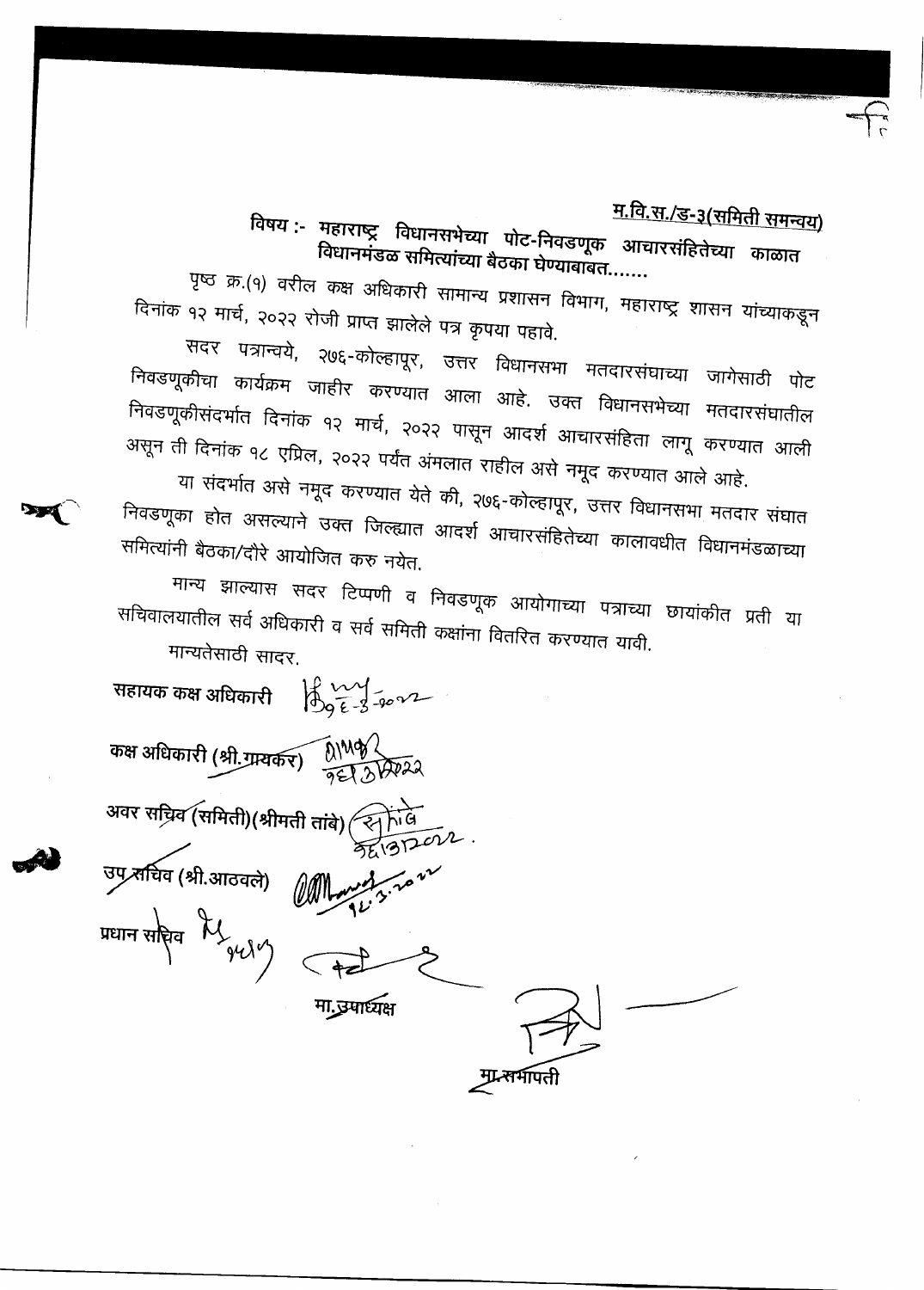# न्दर मुख्य निवडणूक अधिकारी, महाराष्ट्र राज्य यांचे कार्यालय

प्रधान सचिव,

विधानभवन, मुंबई.

महाराष्ट्र विधानमंडळ सचिवालय,

सामान्य प्रशासन विभाग. मादाम कामा रोड, हुतात्मा राजगुरु चौक, मंत्रालय, मुंबई-४०००३२ <u> दिनांक : १२ मार्च, २</u>०२२

|              | महाराष्ट्र विधाननंडळ सोथव्युतय<br>  आवक क्रमांक : . $\cdot$ $02084$ |
|--------------|---------------------------------------------------------------------|
|              | दिनांक: 11.5 MAR 2022                                               |
| <u>ਕੋਲ :</u> | . स्वाध्यरी :                                                       |

विषय:- २७६-कोल्हापूर उत्तर विधानसभा पोट निवडणूक २०२२ निवडणकीचा कार्यक्रम कळविणेबाबत.

महोदय.

€

प्रति.

भारत निवडणुक आयोगाने दिनांक १२ मार्च, २०२२ रोजीच्या प्रसिद्धी पत्रकांन्वये श्री. चंद्रकांत पंडित जाधव यांच्या दिनांक ०१.१२.२०२१ रोजी झालेल्या निधनामुळे रिक्त झालेल्या २७६-कोल्हापूर उत्तर विधानसभा मतदारसंघाच्या एका जागेकरिता पोट-निवडणकोचा कार्यक्रम जाहिर केलेला आहे. त्याचा तपशिल खालीलप्रमाणे आहे.

#### निवडणकीचा कार्यक्रम:-

|    | निवडणकोची अधिसूचना प्रसिध्द करण्याचा दिनांक | दिनांक १७ मार्च, २०२२ (गुरूवार)  |
|----|---------------------------------------------|----------------------------------|
|    | नामनिदेशन पत्रे सादर करण्याचा अंतिम दिनांक  | दिनांक २४ मार्च, २०२२ (गुरूवार)  |
|    | नामनिर्देशन पत्रांची छाननी                  | दिनांक २५ मार्च, २०२२ (शुक्रवार) |
|    | उमेदवारी अर्ज मागे घेण्याचा अंतिम दिनांक    | दिनांक २८ मार्च, २०२२ (सोमवार)   |
|    | मतदानाचा दिनांक                             | दिनांक १२ एप्रिल, २०२२ (मंगळवार) |
|    | मतमोजणीचा दिनांक                            | दिन्गंक १६ एप्रिल, २०२२ (शनिवार) |
| 19 | निवडणक प्रक्रिया पूर्ण करण्याचा दिनांक      | दि । १८ एप्रिल, २०२२ (सोमवार)    |

भारत निवडणूक आयोगाने दिनांक १२ मार्च, २०२२ रोजीच्या प्रसिद्धी पत्रकान्वये सदर निवडणूकीसाठी २७६-३. कोल्हापुर उत्तर या मतदारसंघामध्ये आदर्श आचारसंहिता तात्काळ लागू केलेली आहे.

सदर निवडणूकीचे संचालन करतांना भारत निवडणूक आयोगाने वेळोवेळी जारी केलेले कोविड-१९ विषयक Χ. मार्गदर्शक सूचनांचे तंतोतंत पालन करणे आवश्यक आहे.

माहितीस्तव सादर.

(सॅ.ना.गरुडकर) कक्ष अधिकारी, सामान्य प्रशासन विभाग महाराष्ट्र शासन

सोबत:- वरीलप्रमाणे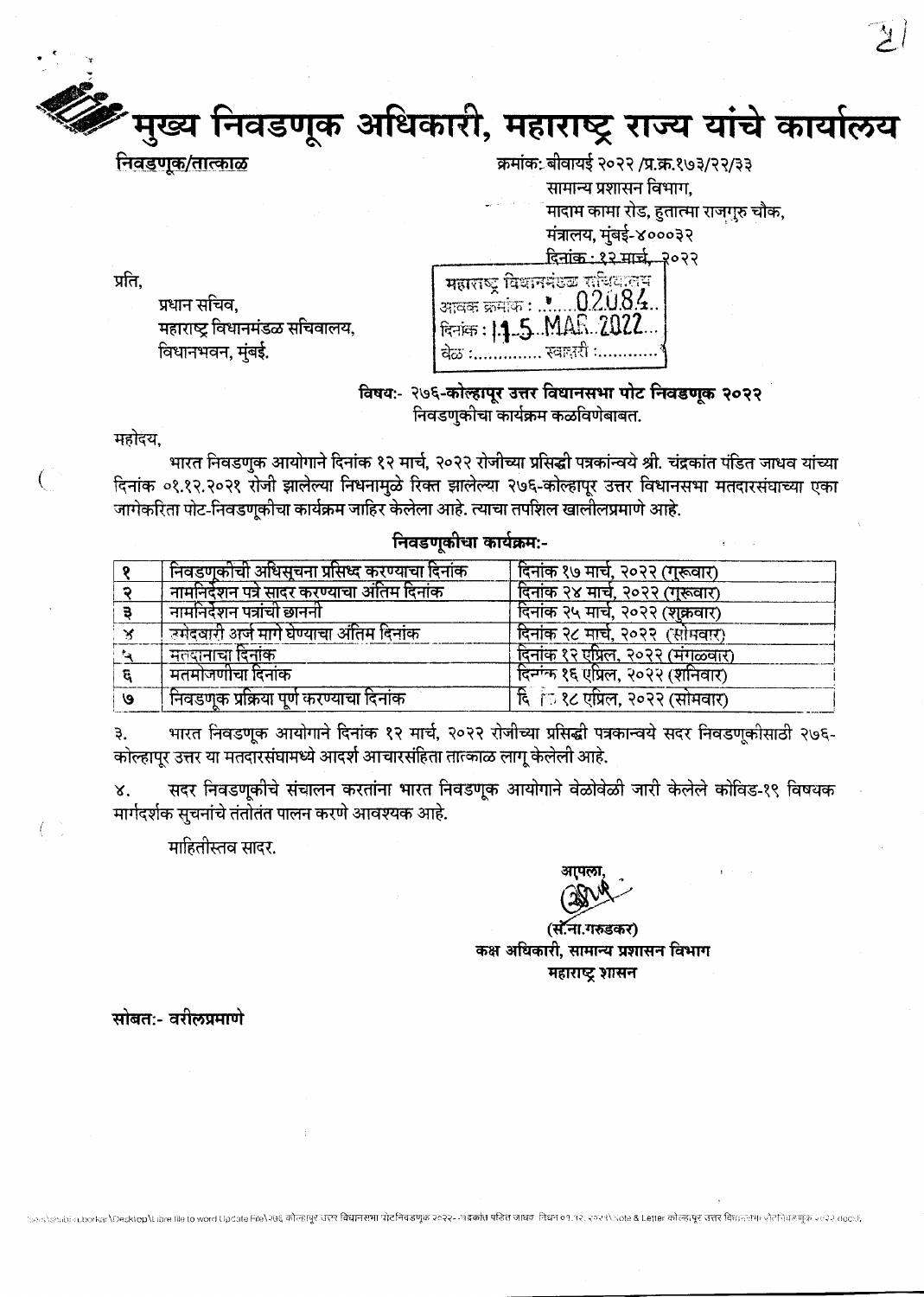## **ELECTION COMMISSION OF INDIA**

Nirvachan Sadan, Ashoka Road, New Delhi-110001

No. ECI/PN/32/2022

Dated: 12th March. 2022.

3,

#### PRESS NOTE

#### Subject: Schedule for Bye-election in 40-Asansol P.C. of West Bengal and 4(Four) Assembly Constituencies of West Bengal, Chhattisgarh, Bihar and Maharashtra-reg.

The Commission has decided to hold the bye-election to fill vacancies in the following Parliamentary Constituency and Assembly Constituencies of West Bengal, Chhattisgarh, Bihar and Maharashtra: -

| <b>Sl. No.</b> | <b>Name of State</b> | Parliamentary/Assembly Constituency<br>No. & Name |
|----------------|----------------------|---------------------------------------------------|
|                | <b>West Bengal</b>   | 40-Asansol P.C.                                   |
|                | <b>West Bengal</b>   | 161-Ballygunge A.C.                               |
|                | <b>Chhattisgarh</b>  | 73-Khairagarh A.C.                                |
|                | <b>Bihar</b>         | 91-Bochahan (SC) A.C.                             |
|                | Maharashtra          | 276-Kolhapur North A.C.                           |

The schedule of bye elections is as follows:

| <b>Schedule for Bye Elections</b>             |                                            |  |
|-----------------------------------------------|--------------------------------------------|--|
| <b>Poll Events</b>                            | <b>Schedule</b>                            |  |
| Date of Issue of Gazette Notification         | 17th March 2022.<br>(Thursday)             |  |
| Last Date of Nominations                      | 24 <sup>th</sup> March, 2022<br>(Thursday) |  |
| Date for Scrutiny of Nominations              | 25 <sup>th</sup> March, 2022<br>(Friday)   |  |
| Last Date for Withdrawal of candidatures.     | 28 <sup>th</sup> March, 2022<br>(Monday)   |  |
| Date of Poll                                  | 12th April, 2022<br>(Tuesday)              |  |
| Date of Counting                              | 16th April, 2022<br>(Saturday)             |  |
| Date before which election shall be completed | 18th April, 2022<br>(Monday)               |  |

#### 1. ELECTORAL ROLLS

The published Electoral Rolls for the aforesaid Assembly Constituency w.r.t 01.01.2022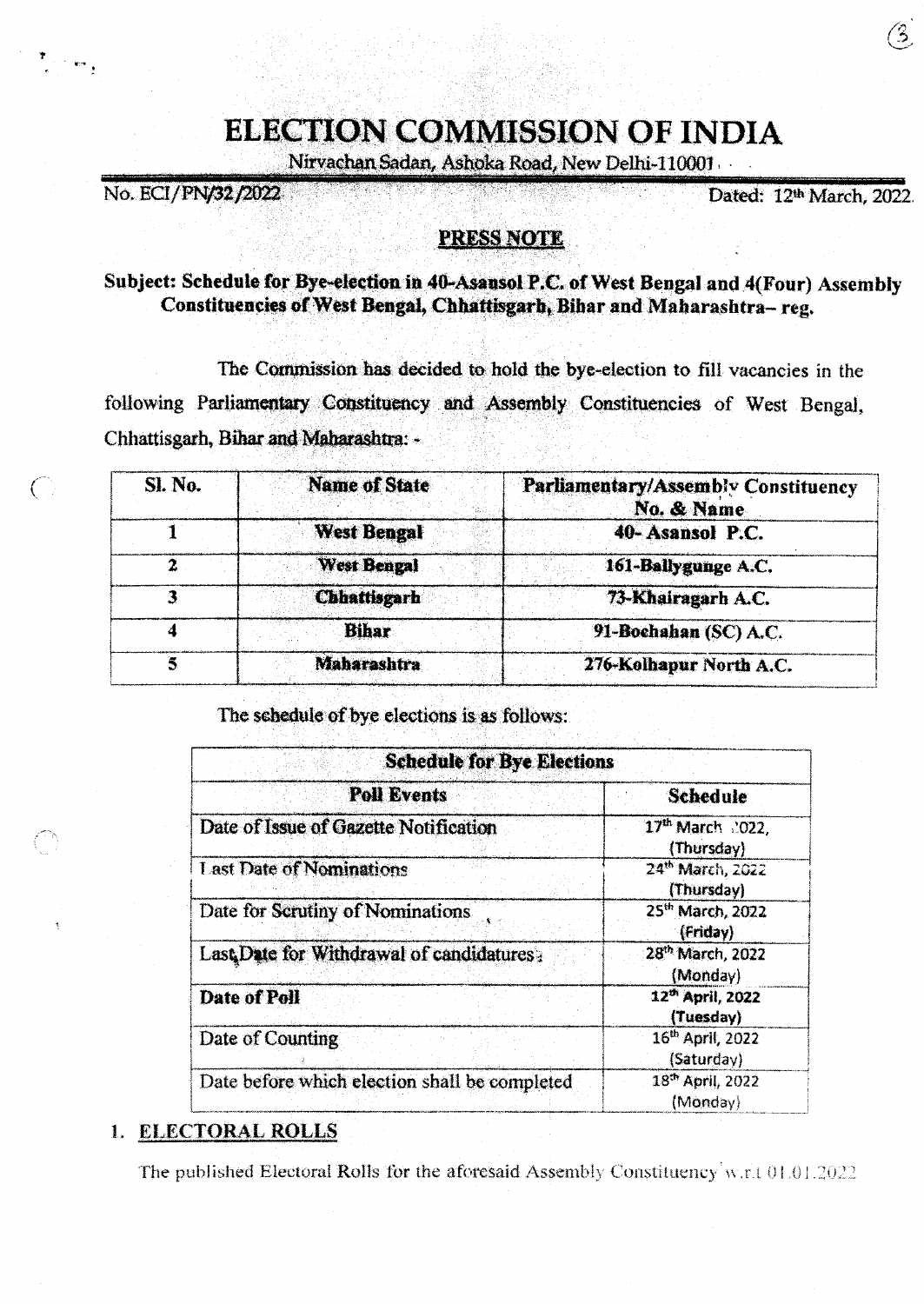will be used for these elections.

#### 2. FLECTRONIC VOTING MACHINES (EVMs) & VVPATs

The Commission has decided to use EVMs and VVPATs in the bye-elections in all the polling stations. Adequate numbers of EVMs and VVPATs have been made available and all steps have been taken to ensure that the polls are conducted smoothly with the help of these machines.

#### 3. IDENTIFICATION OF VOTERS

Electoral Photo Identity Card (EPIC) shall be the main document of identification of a voter. However, any of the below mentioned identification documents can also be shown at the polling station:

- Aadhar Card. i.
- ii. MNREGA Job Card.
- Passbooks with photograph issued by Bank/Post Office, iii.
- Health Insurance Smart Card issued under the scheme of Ministry of Labour, iv.
- Driving License.  $\mathbf{V}_\star$
- PAN Card. vi.
- Smart Card issued by RGI under NPR. vii.
- **Indian Passport** viii.
- ix. Pension document with photograph.
- Service Identity Cards with photograph issued to employees by Central/State  $\mathbf{X}_{\bullet}$ Govt./PSUs/Public Limited Companies, and
- Official identity cards issued to MPs/MLAs/MLCs. хi.
- Unique Disability ID (UDID) Card, M/o Social Justice & Empowerment, Government of xii. India

#### 4. MODEL CODE OF CONDUCT

**The Code: All Conduct of The Code of the Code of the Code of the Code of the Code of the Code of the Code of t** 

**Pierre de la changina de Car Excession of the company of the company of the company of the company of the company of the company of the company of the company of the company of the company of the company of the company of the company of the company o** included, subject to partial modification as issued vide Commission's instruction No. 437/6/1NST/2016-CCS, dated 29<sup>th</sup> June, 2017 (available on the commission's website).

#### 5. INFORMATION REGARDING CRIMINAL ANTECEDENTS

Candidates with criminal antecedents are required to publish information in this regard in newspapers and through Television channels on three occasions during the campaign period. A political party that sets up candidates with criminal antecedents is also required to publish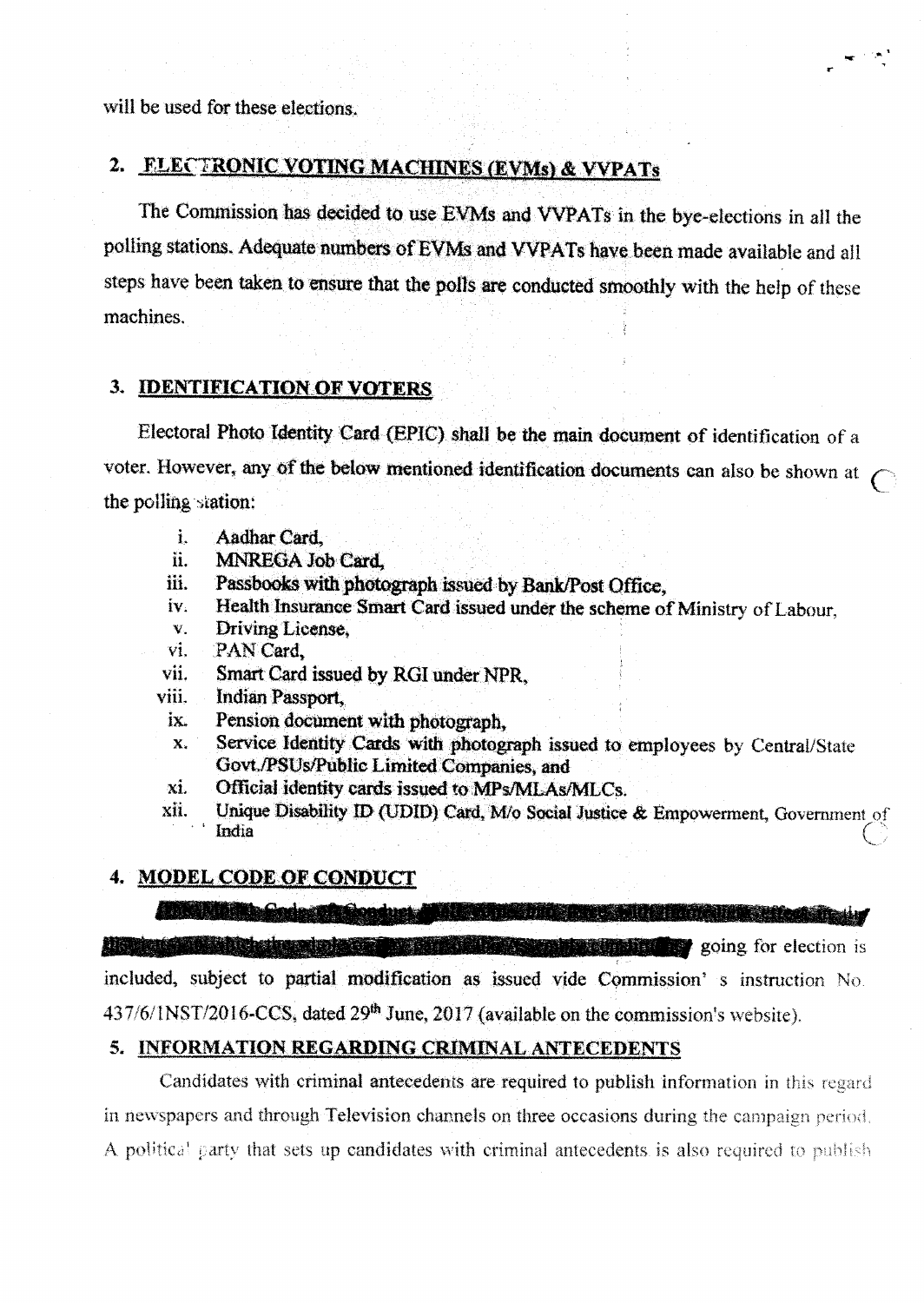information about criminal background of its candidates, both on its website and also in newspapers and Television channels on three occasions.

Commission vide its letter No. 3/4/2019/SDR/Vol. IV dated 16<sup>th</sup> September, 2020 has directed that the period specified will be decided with three blocks in the following manner, so that electors have sufficient time to know about the background of such candidates:

a. Within first 4 days of withdrawal.

Between next 5<sup>th</sup> 8<sup>th</sup> days. b.

بتوالد ो र

 $\bigcap$ 

From 9th day till the last day of campaign (the second day prior to date of poll)  $\mathbf{c}$ .

(Illustration: If the last date for withdrawal is  $10<sup>th</sup>$  of the month and poll is on  $24<sup>th</sup>$  of the Month, the first block for publishing of declaration shall be done between  $H^{th}$  and  $14<sup>th</sup>$  of the Month, second and third blacks shall be between 15<sup>th</sup> and 18<sup>th</sup> and 19<sup>th</sup> and 22nd of that Month, respectively.)

This requirement is in pursuance of the judgment of the Hon'ble Supreme Court in Writ Petition (C) No. 784 of 2015 (Lok Prahari Vs. Union of India & Others) and Writ Petition (Civil) No. 536 of 2011 (Public Interest Foundation & Ors. Vs. Union of India & Anr.).

This information will also be available on an App titled, 'know your candidates'.

### 6. REVISED BROAD GUIDELINES, 2022 TO BE FOLLOWED DURING THE **CONDUCT OF BYE-ELECTION DURING THE PERIOD OF COVID-19**

- The Commission has issued revised broad guidelines on 8<sup>th</sup> January, 2022  $\mathbf{i}$ . available on Commission's website https://eci.gov.in/files/file/13932-revisedbroad-guidelines-for-conduct-of-general-electionsbye-elections-during-covid-19/. Also, the Commission time to time has reviewed the situation of COVID-19 with Ministry of Health and Family Welfare, Govt. of India and State Governments and has issued directions in the matter, which is available at Commission's website https://eci.gov.in/.
- All stake holders shall abide by these instructions. State Government concerned ii. shall take all appropriate actions/measures in compliance to these instructions as follows.
- All such activities will be strictly complied as per the COVID-19 guidelines iii. issued by competent authorities. Social distancing and use of mask, sanitizers, thermal scanning, face shield, hand gloves, etc., as per COVIT: 19 protocol, have to be complied with. SDMA is responsible for all preventive and mitigation